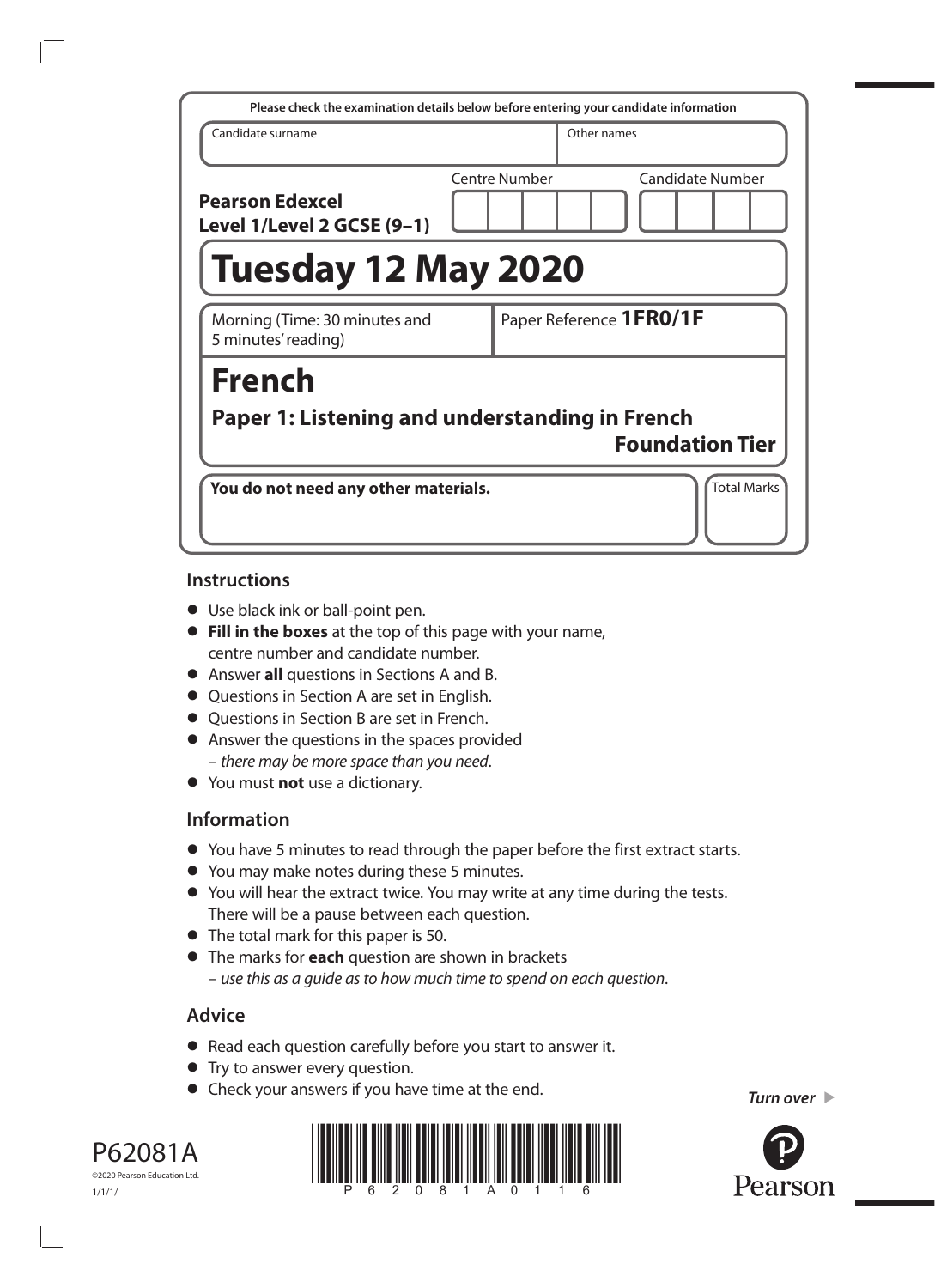**Answer ALL questions. Write your answers in the spaces provided.**

Some questions must be answered with a cross in a box  $\boxtimes$ . If you change your mind about an answer, put a line through the box  $\boxtimes$  and then mark your new answer with a cross  $\boxtimes$ .

### **SECTION A**

### **Leisure activities**

**1** What do these young people mention?

Listen to the recording and put a cross  $\boxtimes$  in each one of the **three** correct boxes.

| $\boxtimes$  | <b>Example:</b> going to the cinema |
|--------------|-------------------------------------|
| $\times$     | <b>A</b> swimming                   |
| $\times$     | bowling<br>B                        |
| $\times$     | <b>C</b> dancing                    |
| $\mathbb{R}$ | <b>D</b> reading                    |
| $\mathbb{R}$ | <b>E</b> watching TV                |
| $\times$     | being on the computer<br>F.         |
| ×            | skating<br>G                        |

# **(Total for Question 1 = 3 marks)**

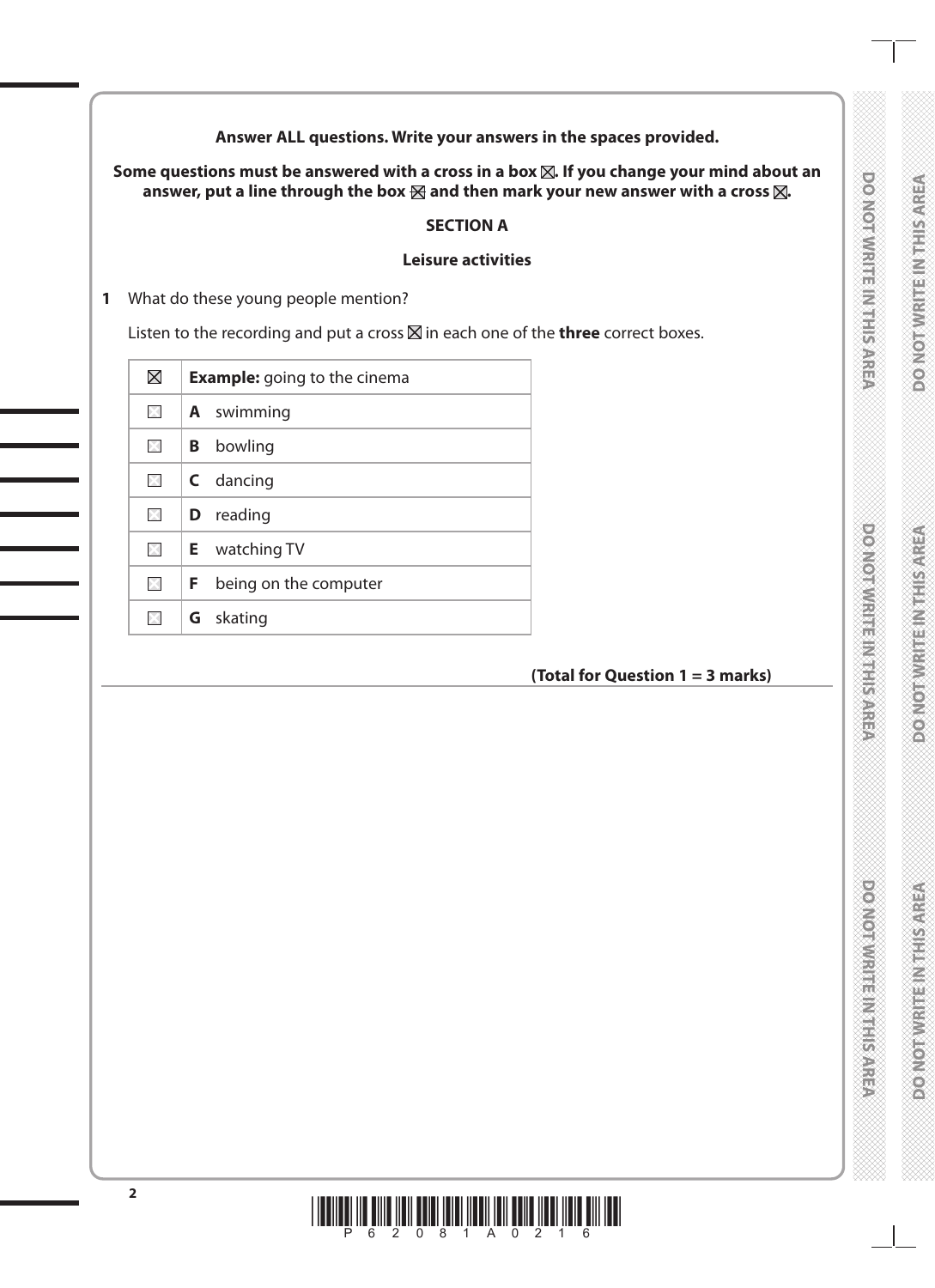### **Protecting the environment**

### **2** Mathieu is talking about how he and his family help protect the environment.

What does he say?

Listen to the recording and complete these statements by putting a cross  $\boxtimes$  in the correct box for each question.

**Example:** Mathieu and his family recycle…

|               | $\Box$   A glass.               |
|---------------|---------------------------------|
|               | $\boxtimes$   <b>B</b> plastic. |
|               | $\Box$ <b>C</b> garden waste.   |
| $\boxtimes$ 1 | <b>D</b> cardboard.             |

(i) Mathieu also recycles his…

|          | $\Box$   A books.          |
|----------|----------------------------|
|          | $\boxtimes$ <b>B</b> DVDs. |
|          | $\Box$ <b>C</b> clothes.   |
| $\times$ | $\vert$ <b>D</b> phones.   |

(ii) The family does not waste…

|            | <b>A</b> water.       |
|------------|-----------------------|
| $\times$ 1 | <b>B</b> electricity. |
|            | $\Box$ C food.        |
| $\times$ 1 | <b>D</b> paper.       |

(iii) Mathieu's parents go to work…

|                         | $\blacksquare$   A on foot. |
|-------------------------|-----------------------------|
| $\times$ $\blacksquare$ | <b>B</b> by bicycle.        |
|                         | $\Box$ <b>C</b> by car.     |
|                         | $\Box$   <b>D</b> by bus.   |

### **(Total for Question 2 = 3 marks)**

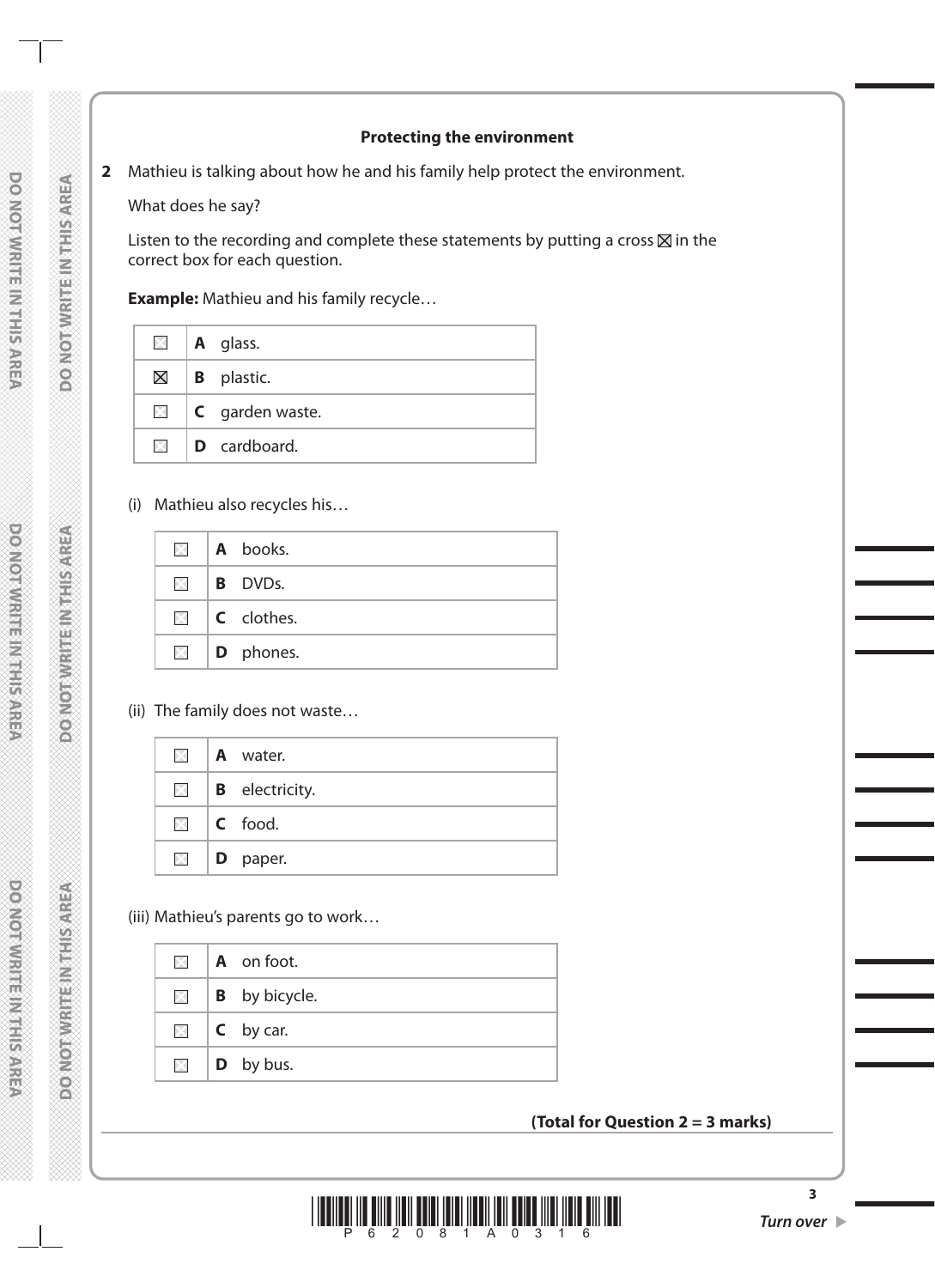# DO NOTWRITE IN THIS AREA

## **School clubs and activities**

**3** Xavier, Élena and Karim are talking about activities they do at school.

What do they say?

Listen to the recording and put a cross  $\boxtimes$  in each one of the **three** correct boxes.

|                 |                                             | <b>Xavier</b> | <b>Élena</b> | <b>Karim</b> |
|-----------------|---------------------------------------------|---------------|--------------|--------------|
| <b>Example:</b> | I am a member of the drama group.           | $\boxtimes$   | $>\sqrt{}$   |              |
| A               | I am learning to play a musical instrument. | ÞЗ            | $>\sqrt{2}$  |              |
| B               | I go to IT club.                            | $\times$      | X            |              |
| C               | I play for the chess team.                  | DК            | ÞК           |              |
| D               | I help in the library.                      | ×             | ×            |              |
| Е               | I go to the art club.                       | $\mathbb{R}$  | X            |              |
| F               | I am a member of the environmental group.   | ×             | ÞЯ           |              |
| G               | I sing in the school choir.                 | $\times$      | X            |              |

### **(Total for Question 3 = 3 marks)**

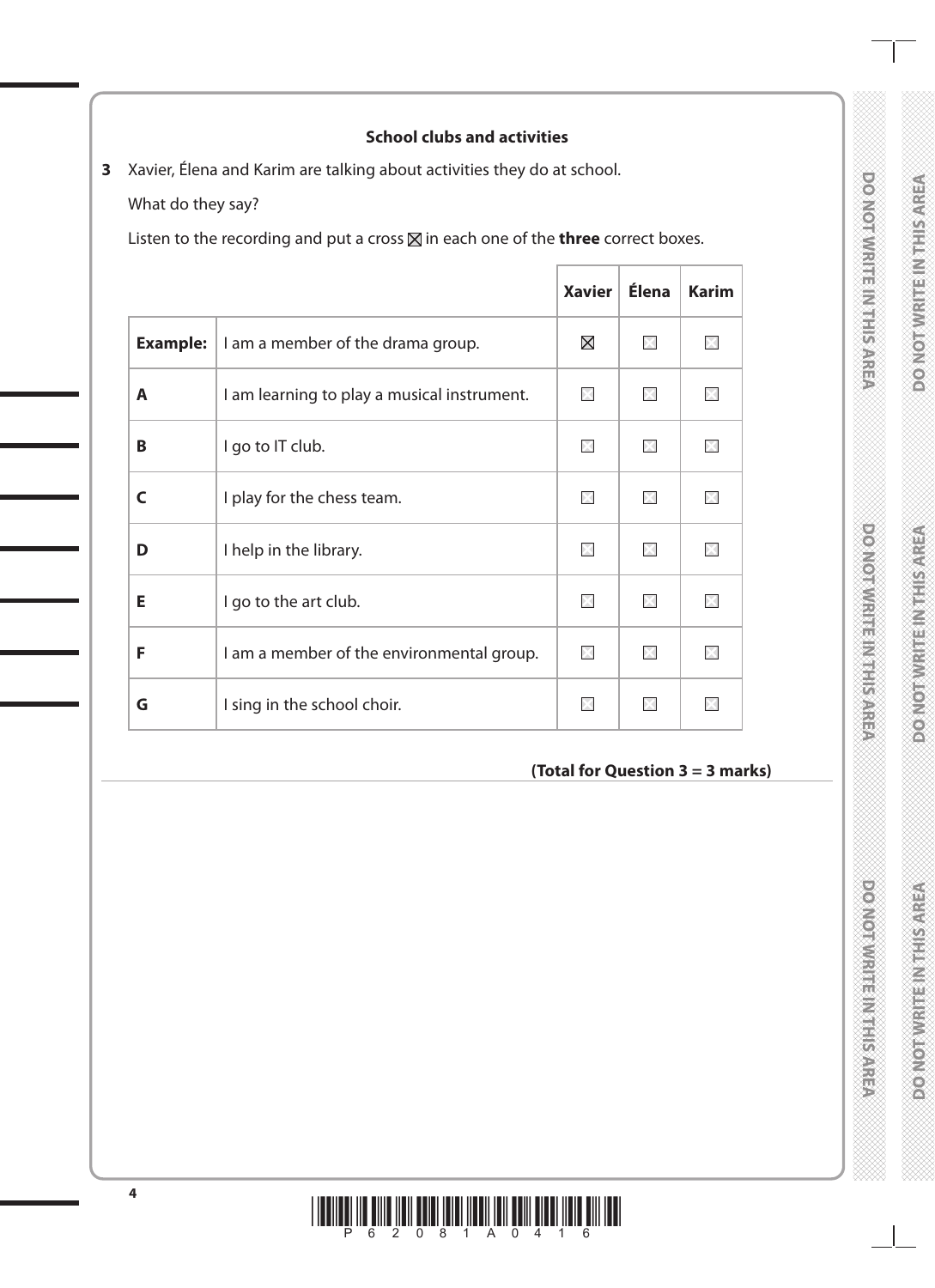**Work**

**4** Your French friend is talking about friends and their work. What do these young French people think about their work? Listen to the recording and put a cross  $\boxtimes$  in each one of the **three** correct boxes.

|                 |                              | <b>Akime</b> | Paul        | <b>Estelle</b>     |
|-----------------|------------------------------|--------------|-------------|--------------------|
| <b>Example:</b> | I find the work interesting. | $\boxtimes$  | $\times$    | ×                  |
| A               | I like the pay.              | ×            | M           | $\times$           |
| B               | I have a good boss.          | ×            | $\times$    | ×                  |
| C               | I like meeting people.       | $\boxtimes$  | $\times$    | $\boxtimes$        |
| D               | I like the hours.            | $\times$     | X           | ⊠                  |
| Е               | I get to travel.             | $\boxtimes$  | $\boxtimes$ | $>\leftthreetimes$ |
| F               | I do an unusual job.         | X            | $\boxtimes$ | X                  |
| G               | I like the variety.          | $\times$     | ×           |                    |

**(Total for Question 4 = 3 marks)**



**5**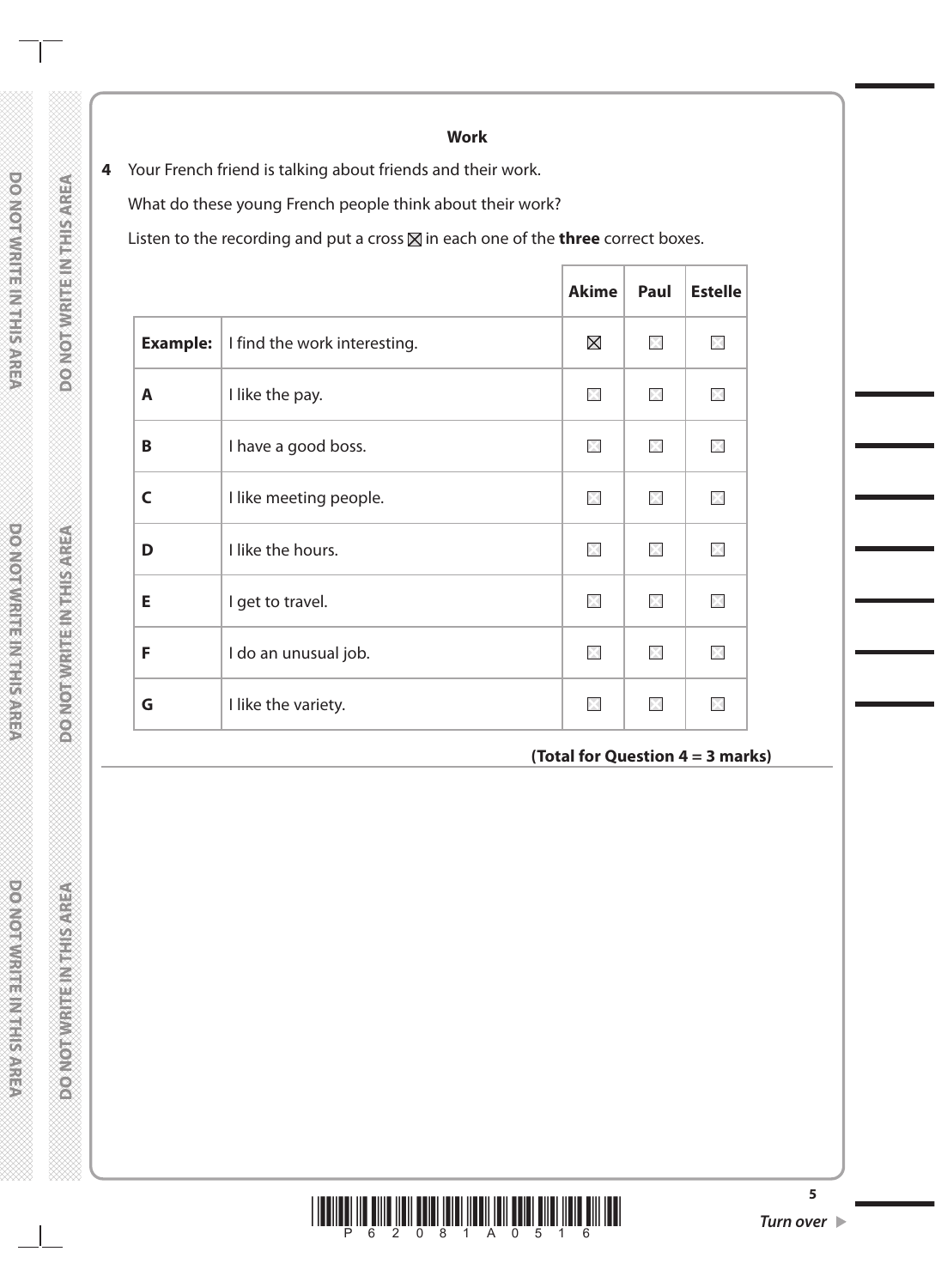| <b>School</b>                                                          |                                  |
|------------------------------------------------------------------------|----------------------------------|
| Pascal is talking about school.<br>5                                   |                                  |
| What does he say?                                                      |                                  |
| Listen to the recording and answer the following questions in English. |                                  |
| (a) Why does Pascal like his school?                                   | (1)                              |
| (b) Why does he not like English? Give one detail.                     | (1)                              |
| (c) Why does Pascal like history?                                      | (1)                              |
| (d) What subject would he like to learn in the future?                 | (1)                              |
|                                                                        | (Total for Question 5 = 4 marks) |
|                                                                        |                                  |
|                                                                        |                                  |
|                                                                        |                                  |
|                                                                        |                                  |
|                                                                        |                                  |
|                                                                        |                                  |
|                                                                        |                                  |
|                                                                        |                                  |
|                                                                        |                                  |
|                                                                        |                                  |
|                                                                        |                                  |
|                                                                        |                                  |
|                                                                        |                                  |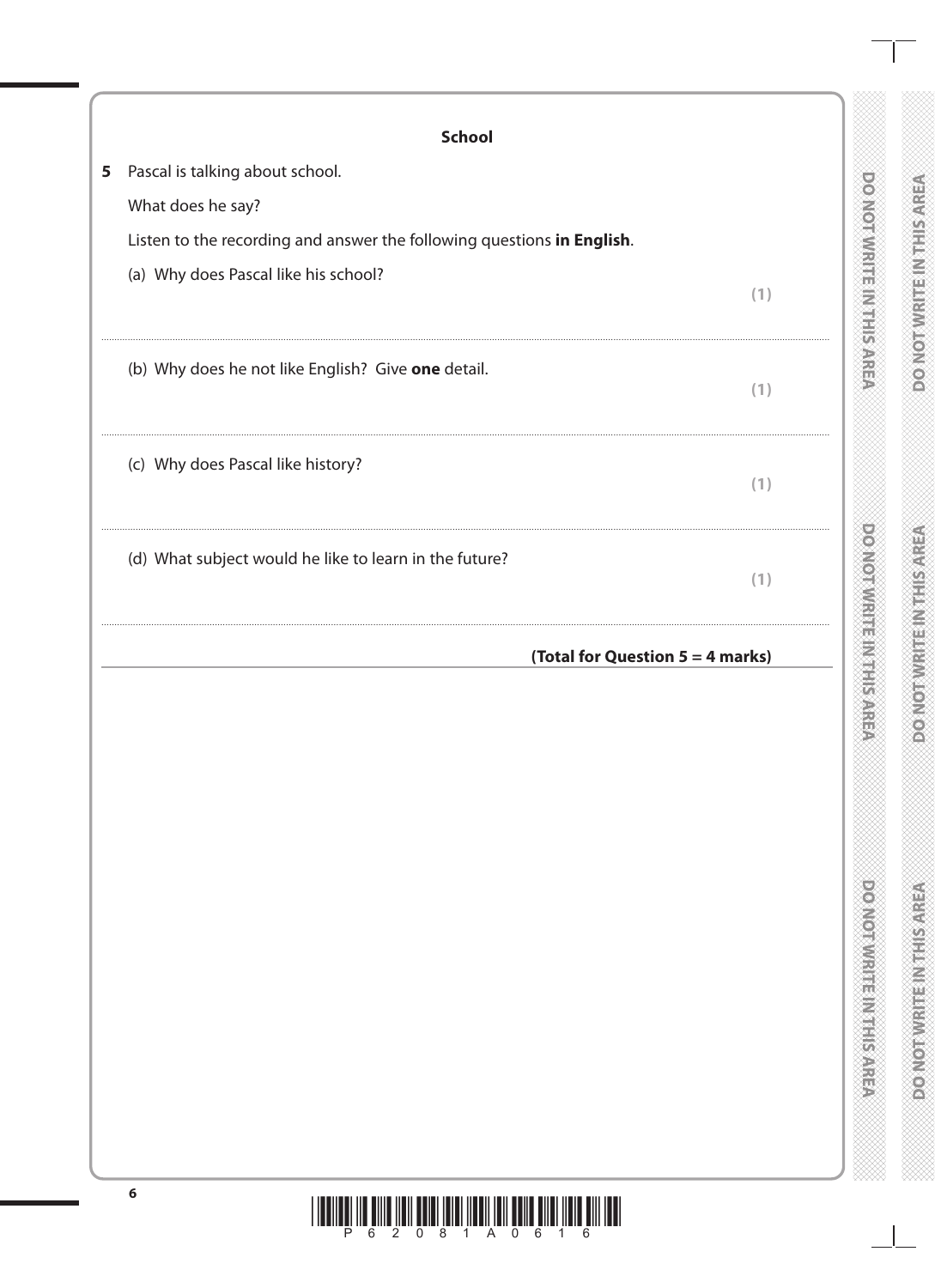|   |                                                                      |         | <b>Biarritz</b> |                                  |                |
|---|----------------------------------------------------------------------|---------|-----------------|----------------------------------|----------------|
| 6 | Corinne and Abdel are talking about things to do in Biarritz.        |         |                 |                                  |                |
|   | What do they recommend?                                              |         |                 |                                  |                |
|   | Complete the sentences. Use the correct word or phrase from the box. |         |                 |                                  |                |
|   |                                                                      |         | beaches         | market                           |                |
|   |                                                                      | museum  |                 |                                  |                |
|   |                                                                      | fishing | port            | restaurants                      |                |
|   |                                                                      |         | surfing         | shops                            |                |
|   |                                                                      |         |                 |                                  |                |
|   |                                                                      |         |                 |                                  |                |
|   |                                                                      |         |                 |                                  | (1)            |
|   |                                                                      |         |                 |                                  |                |
|   |                                                                      |         |                 |                                  |                |
|   |                                                                      |         |                 |                                  | (2)            |
|   |                                                                      |         |                 | (Total for Question 6 = 3 marks) |                |
|   |                                                                      |         |                 |                                  |                |
|   |                                                                      |         |                 |                                  |                |
|   |                                                                      |         |                 |                                  |                |
|   |                                                                      |         |                 |                                  |                |
|   |                                                                      |         |                 |                                  |                |
|   |                                                                      |         |                 |                                  |                |
|   |                                                                      |         |                 |                                  |                |
|   |                                                                      |         |                 |                                  |                |
|   |                                                                      |         |                 |                                  |                |
|   |                                                                      |         |                 |                                  |                |
|   |                                                                      |         |                 |                                  |                |
|   |                                                                      |         |                 |                                  |                |
|   |                                                                      |         |                 |                                  |                |
|   |                                                                      |         |                 |                                  |                |
|   |                                                                      |         |                 |                                  |                |
|   |                                                                      |         |                 |                                  |                |
|   |                                                                      |         |                 |                                  |                |
|   |                                                                      |         |                 |                                  |                |
|   |                                                                      |         |                 |                                  | $\overline{z}$ |

**DO NOTWEEPINGTHIS AREA** 

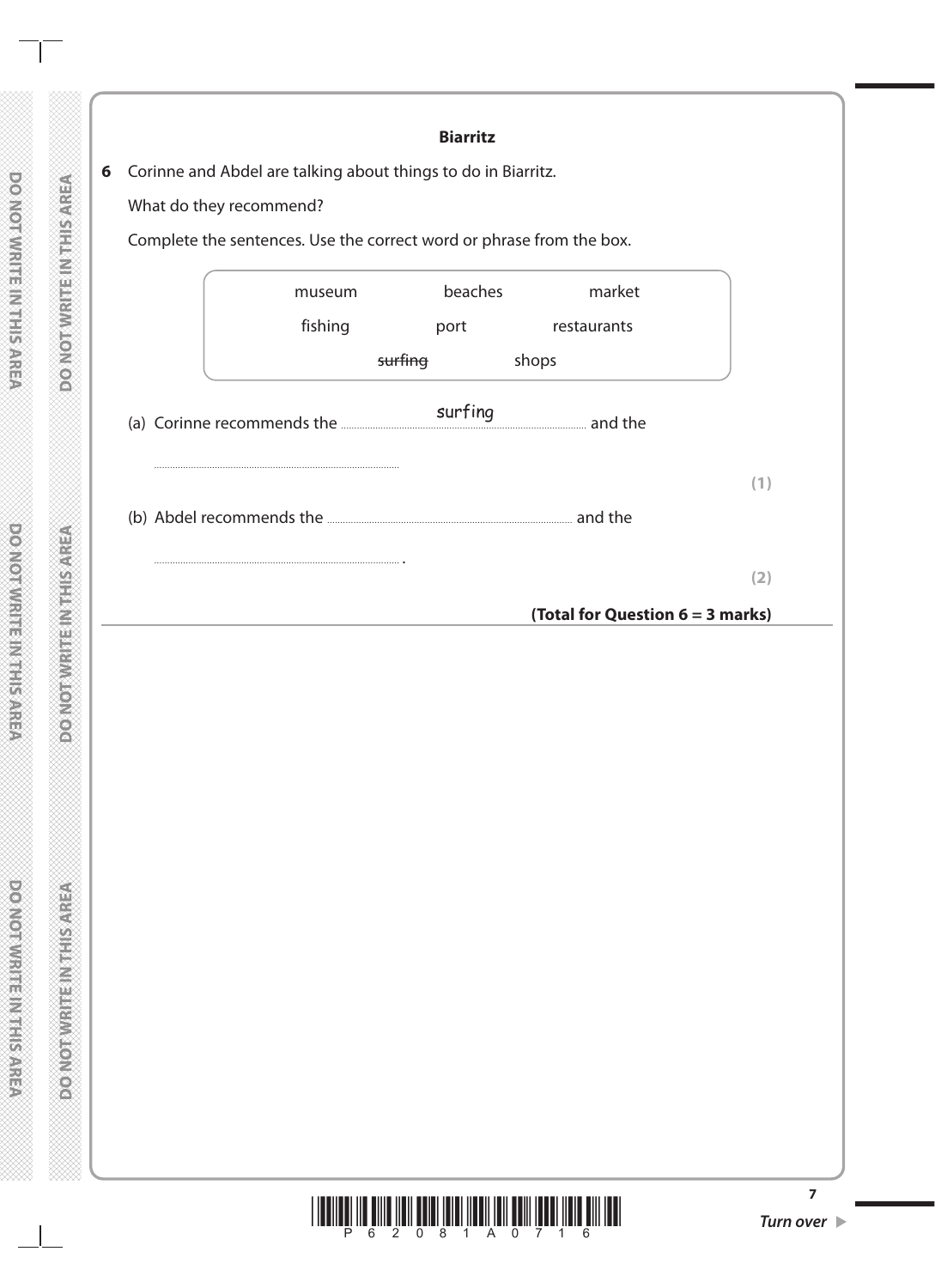# **DONORWRITEIN TERRITAREA**

# **Working in a hotel**

**7** Mathilde is talking about her job.

What do you find out?

Listen to the recording and put a cross  $\boxtimes$  in each one of the **three** correct boxes.

| $\boxtimes$ |    | <b>Example:</b> She is a receptionist.             |
|-------------|----|----------------------------------------------------|
| $\times$    |    | <b>A</b> She has been working there for two years. |
| $\times$    |    | <b>B</b> She deals with guests and their problems. |
| $\times$    |    | <b>C</b> Some of the quests are rude.              |
| $\times$    |    | <b>D</b> She likes the hotel because it is quiet.  |
| $\times$    | Е. | Her job is sometimes boring.                       |
| $\times$    |    | <b>F</b> She has some weekends free.               |
| $\times$    |    | <b>G</b> She likes the uniform.                    |
|             |    |                                                    |

# **(Total for Question 7 = 3 marks)**

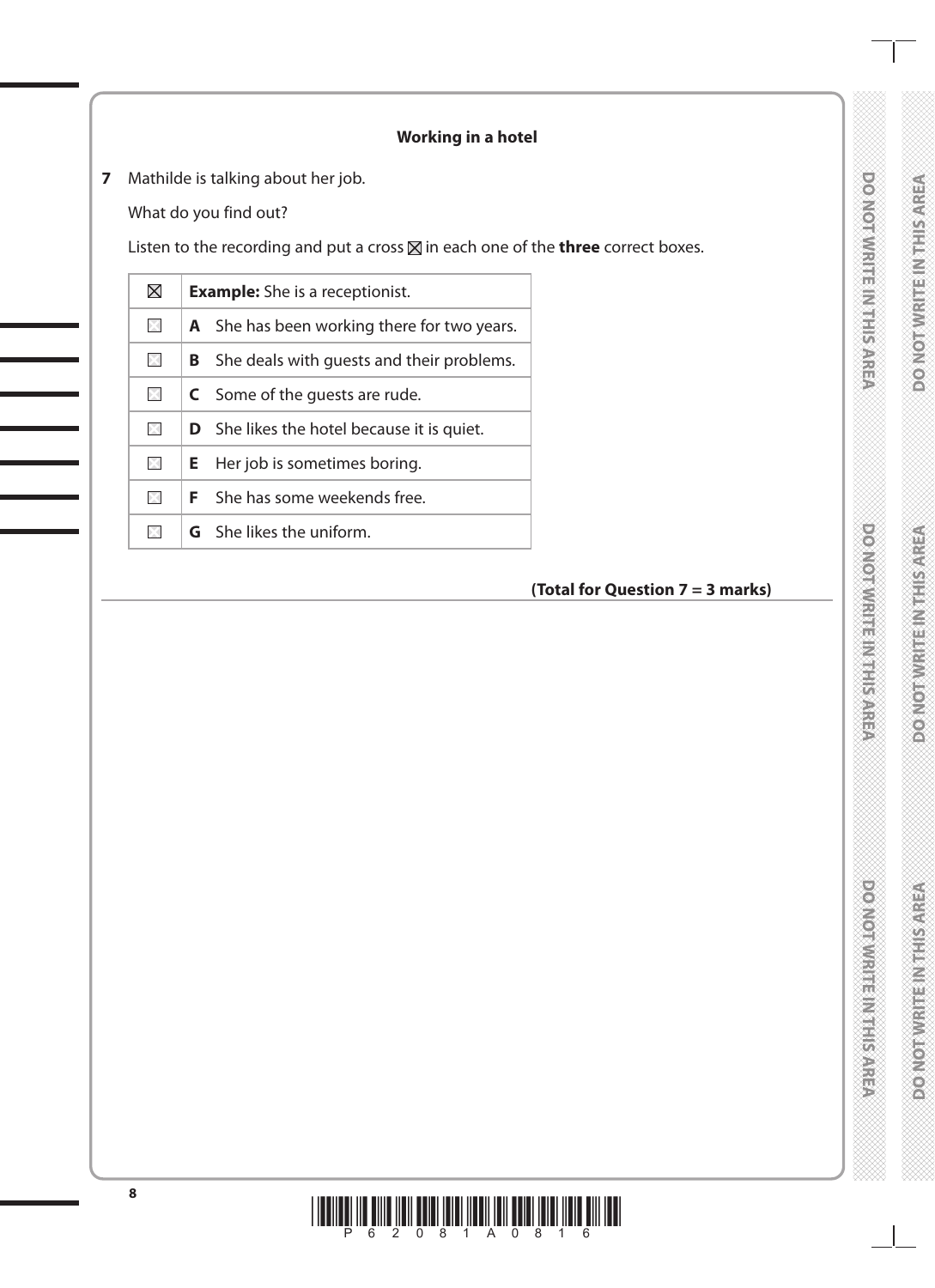| Le Matelot restaurant                                                      |     |
|----------------------------------------------------------------------------|-----|
| You hear this advertisement for a restaurant, Le Matelot.                  |     |
| Listen to the advertisement and answer the following questions in English. |     |
| (a) Where exactly is the restaurant?                                       | (1) |
| (b) What is the speciality of the restaurant? Give one detail.             | (1) |
| (c) Why do you have to book on Saturdays? Give <b>one</b> detail.          | (1) |
| (Total for Question $8 = 3$ marks)                                         |     |

 $\overline{9}$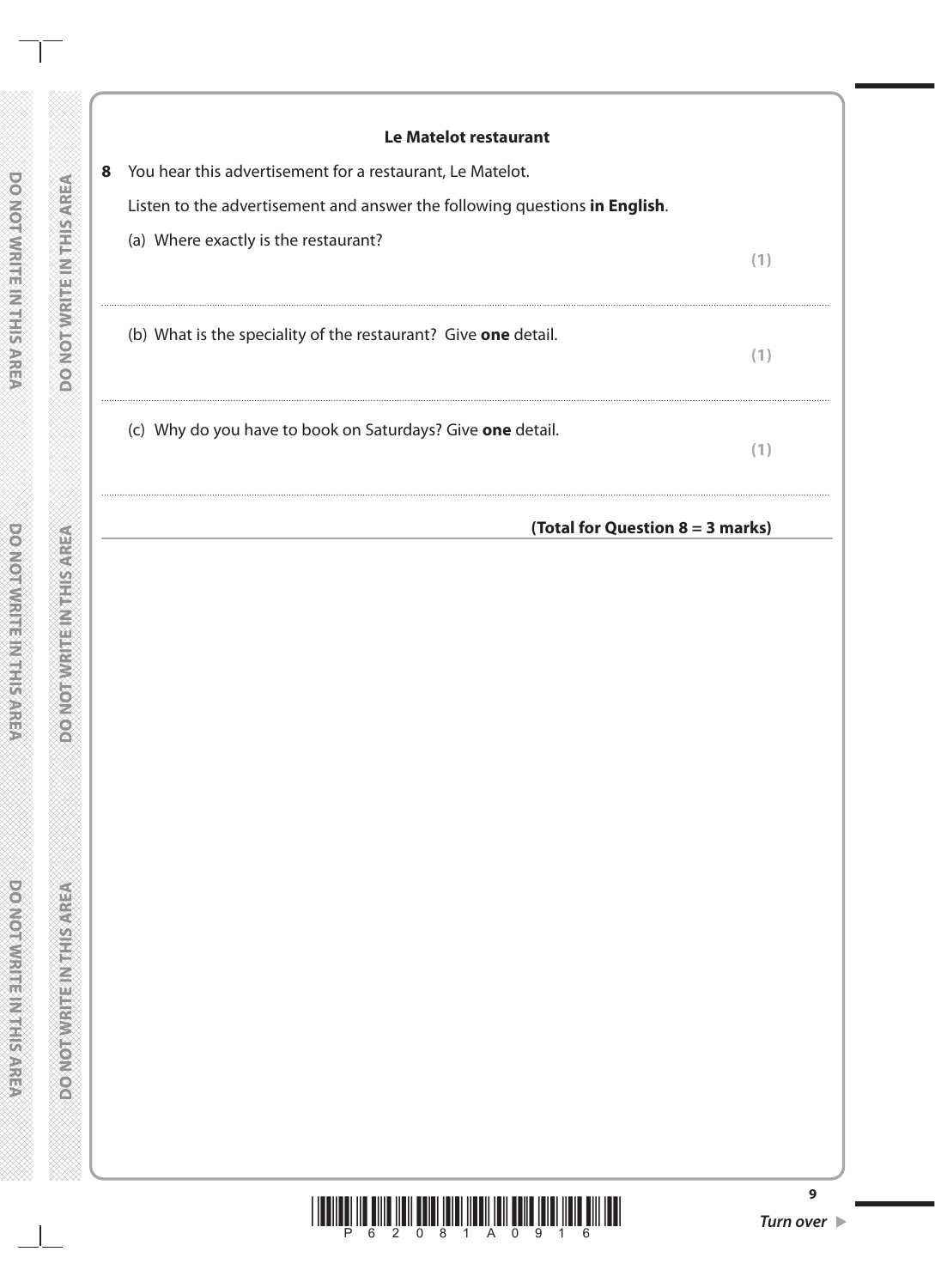# DO NOTWRITE IN THIS AREA

### **Holiday preferences**

**9** You hear this report on the radio.

Listen to the recording and complete the sentences by putting a cross  $\boxtimes$  in the correct box for each question.

**Example:** 55% of French people…

| $\boxtimes$ | $\mathbf A$ go on holiday.             |  |  |  |
|-------------|----------------------------------------|--|--|--|
| $\times$    | <b>B</b> don't go on holiday.          |  |  |  |
| $\times$    | <b>C</b> holiday by the sea.           |  |  |  |
| XI.         | <b>D</b> go abroad for their holidays. |  |  |  |

(i) This year the most visited area in France was…

|  | $\blacksquare$   A Brittany.     |
|--|----------------------------------|
|  | $\boxtimes$   <b>B</b> the East. |
|  | $\Box$ C Paris.                  |
|  | $\Box$ <b>D</b> the South.       |

(ii) The most popular holiday destination abroad is…

|  | $\Box$   A Italy.                |
|--|----------------------------------|
|  | $\boxtimes$   <b>B</b> Portugal. |
|  | $\Box$   <b>C</b> Spain.         |
|  | $\boxtimes$ D Switzerland.       |

(iii) When on holiday the French prefer to…

|  | $\boxtimes$   <b>A</b> go camping.      |  |  |  |
|--|-----------------------------------------|--|--|--|
|  | $\boxtimes$   <b>B</b> stay in a hotel. |  |  |  |
|  | $\Box$ <b>C</b> rent a house.           |  |  |  |
|  | $\Box$ <b>D</b> stay with friends.      |  |  |  |

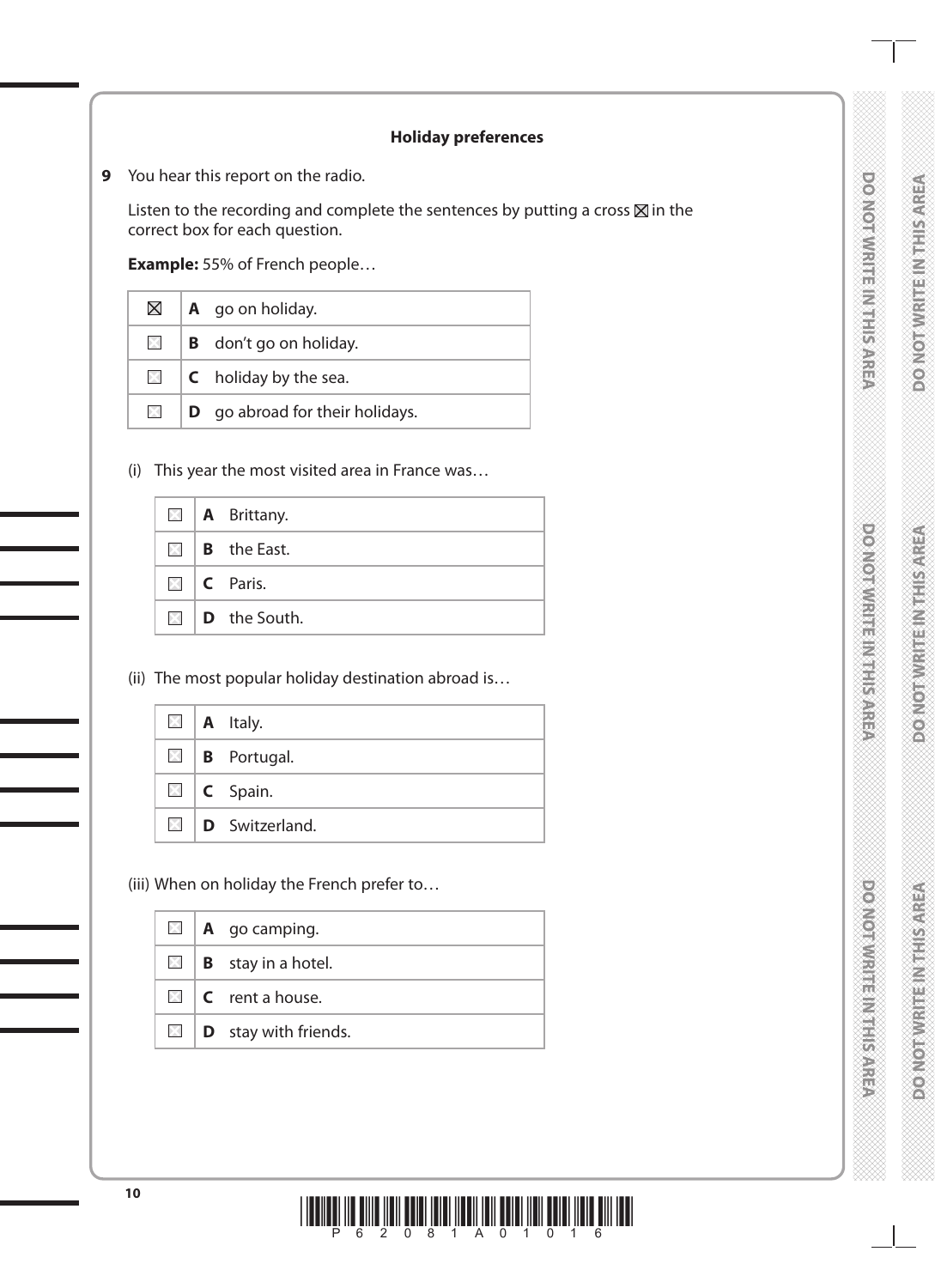### (iv) French people mainly use holidays to…

| $\times$     | <b>A</b> visit new places.      |
|--------------|---------------------------------|
| $\mathbb{X}$ | <b>B</b> try new sports.        |
| $\times$     | $\mathsf{C}$ catch up on sleep. |
| $\times$ 1   | <b>D</b> be with family.        |

# **(Total for Question 9 = 4 marks)**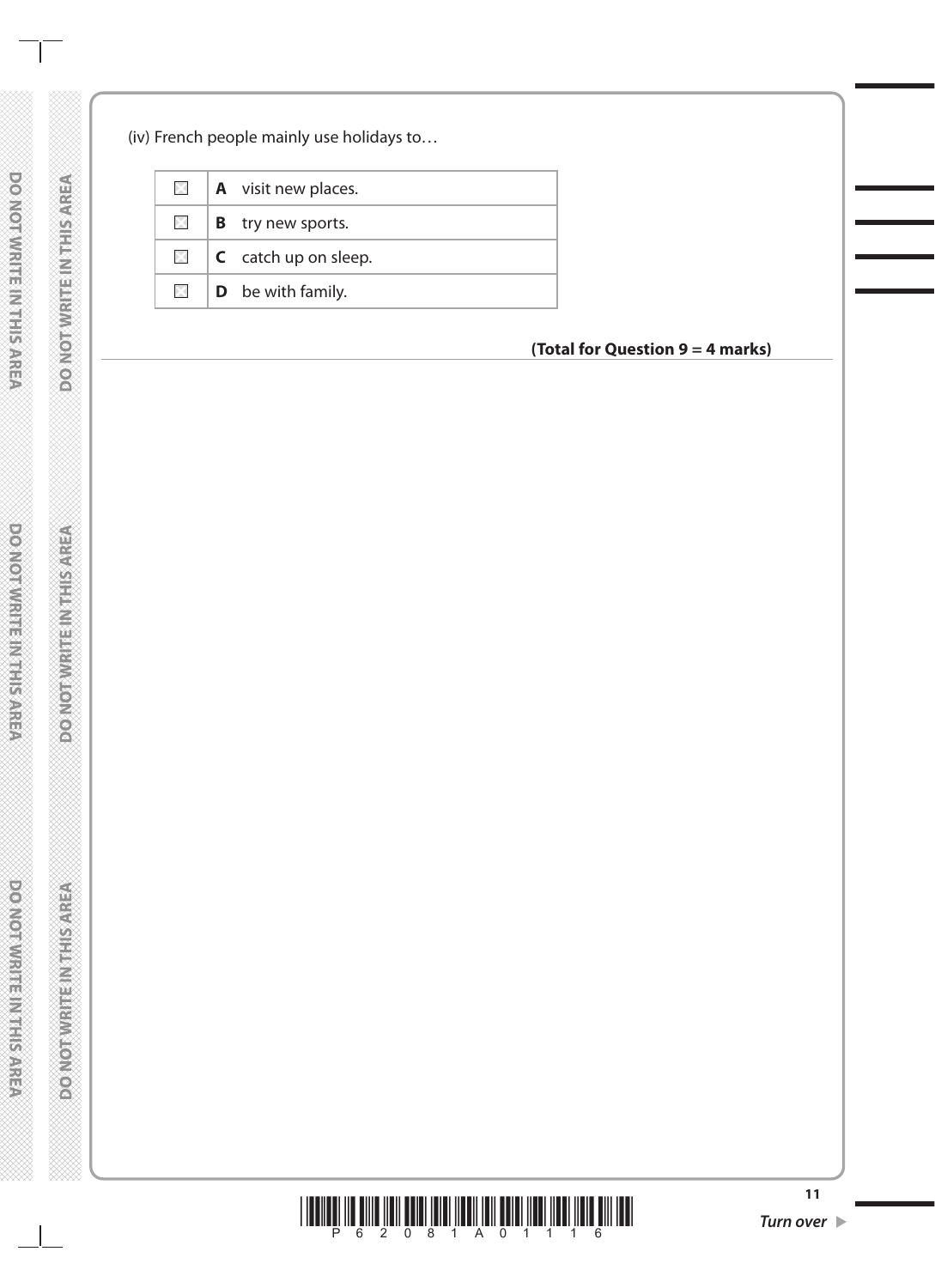| (a) Why did the singer choose the name Hoshi? Give one detail.<br>(1)<br>(b) How did Hoshi's grandmother help her?<br>(1)<br>(c) How did Hoshi start her career? Give one detail.<br>(1)<br>(d) What was Hoshi doing when she was discovered?<br>(1)<br>(Total for Question 10 = 4 marks) | 10 You listen to a podcast.<br>Listen to the interview and answer the following questions in English. |  |
|-------------------------------------------------------------------------------------------------------------------------------------------------------------------------------------------------------------------------------------------------------------------------------------------|-------------------------------------------------------------------------------------------------------|--|
|                                                                                                                                                                                                                                                                                           |                                                                                                       |  |
|                                                                                                                                                                                                                                                                                           |                                                                                                       |  |
|                                                                                                                                                                                                                                                                                           |                                                                                                       |  |
|                                                                                                                                                                                                                                                                                           |                                                                                                       |  |
|                                                                                                                                                                                                                                                                                           |                                                                                                       |  |
|                                                                                                                                                                                                                                                                                           |                                                                                                       |  |
|                                                                                                                                                                                                                                                                                           |                                                                                                       |  |
|                                                                                                                                                                                                                                                                                           |                                                                                                       |  |

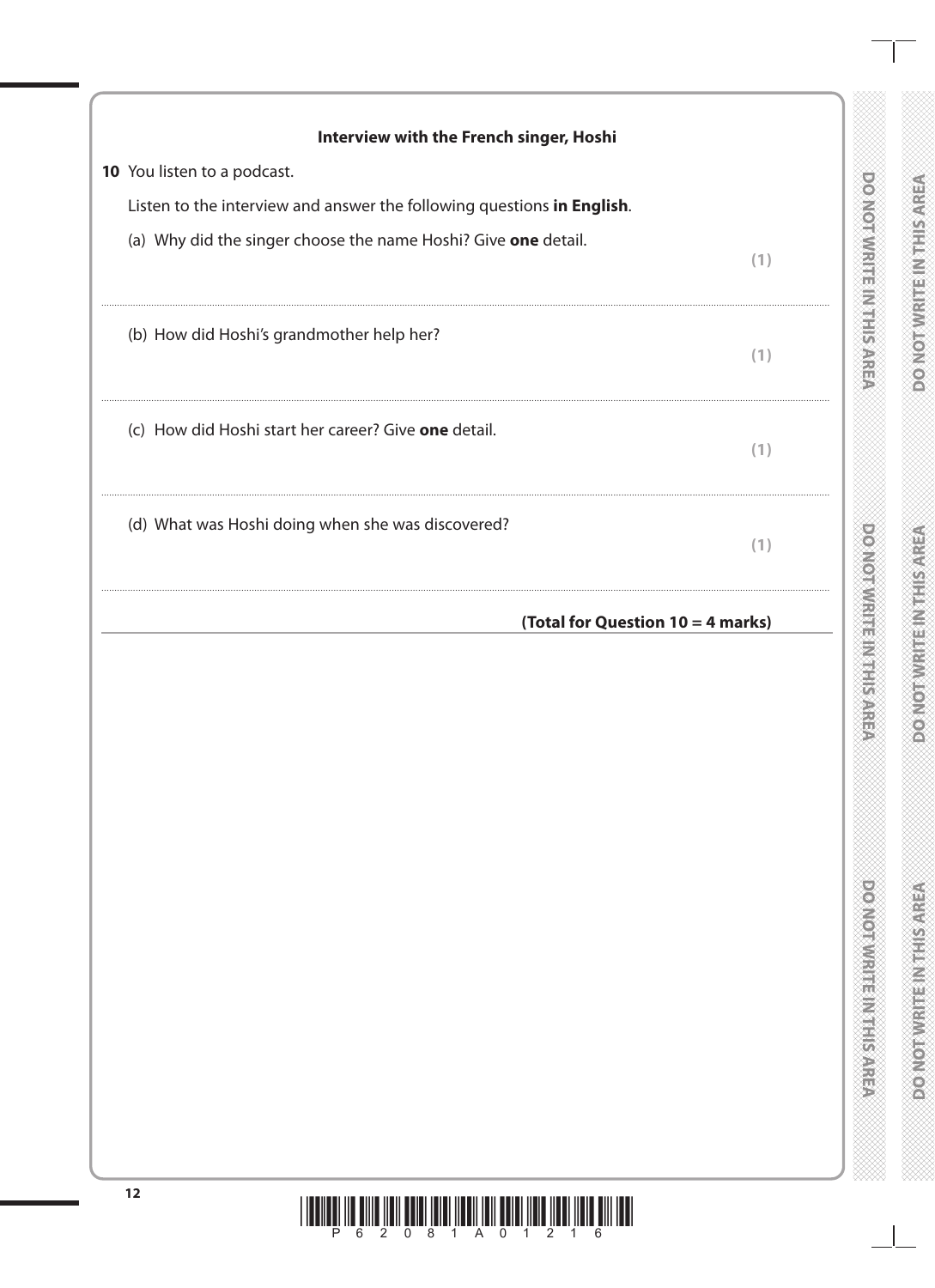### **Roland Garros**

**11** You listen to a podcast about the Roland Garros stadium and tournament.

What does it say?

Listen to the recording and put a cross  $\boxtimes$  in each one of the **three** correct boxes.

| $\boxtimes$ | <b>Example:</b> The tournament takes place in Paris. |                                                |  |  |  |
|-------------|------------------------------------------------------|------------------------------------------------|--|--|--|
| ×           |                                                      | A It takes place at the beginning of May.      |  |  |  |
| $\times$    | B                                                    | There are quided tours throughout the year.    |  |  |  |
| $\bowtie$   |                                                      | <b>C</b> The tennis museum is free.            |  |  |  |
| X           |                                                      | <b>D</b> The first tournament was in 1935.     |  |  |  |
| $\times$    |                                                      | <b>E</b> The stadium is going to be renovated. |  |  |  |
| ×           |                                                      | <b>F</b> The bars and restaurants are cheap.   |  |  |  |
| ×           |                                                      | <b>G</b> You can buy tickets at the entrance.  |  |  |  |
|             |                                                      |                                                |  |  |  |

# **(Total for Question 11 = 3 marks)**

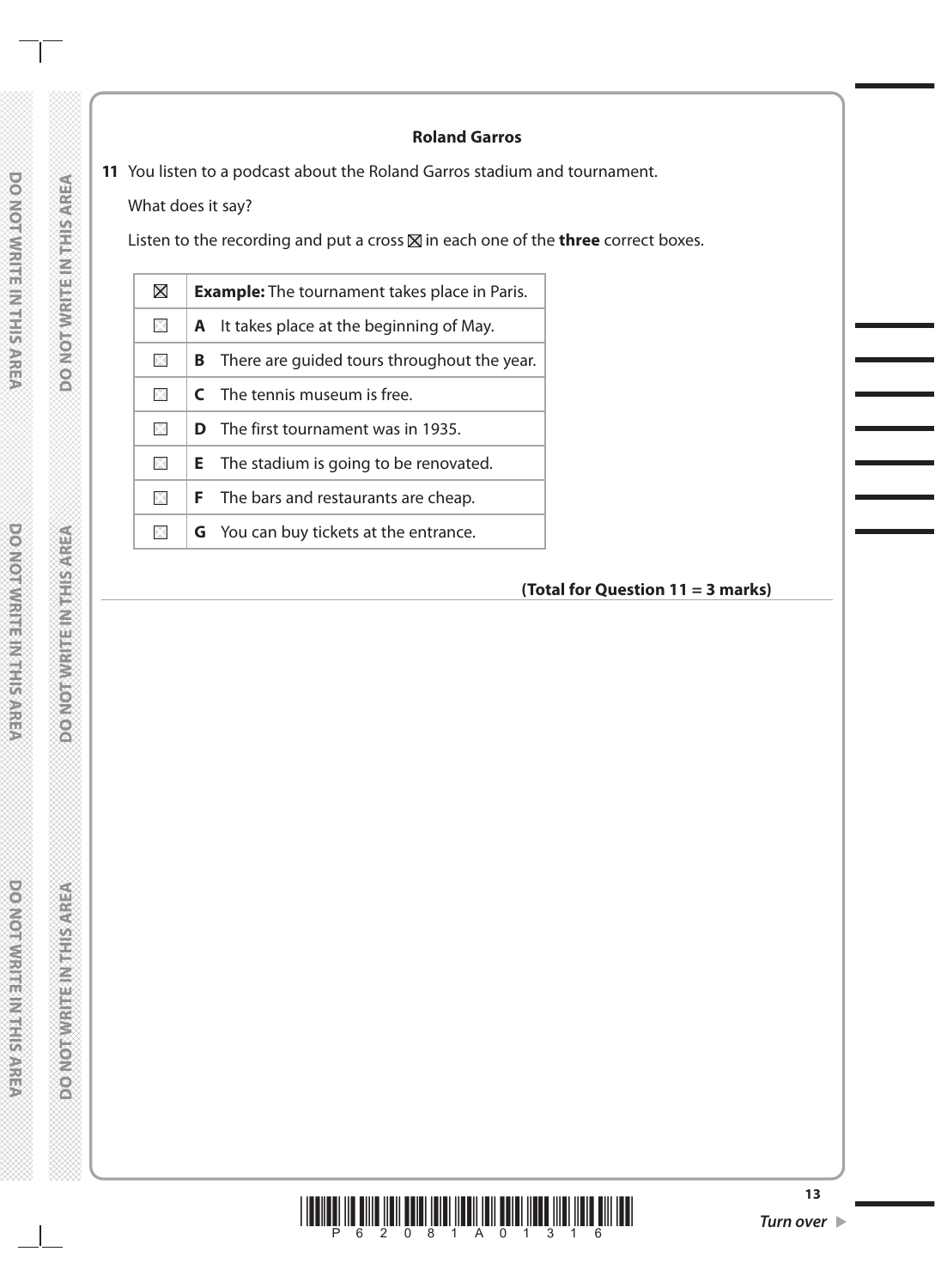| 12 You hear this report on the radio about the viewing habits of young French people. |     |
|---------------------------------------------------------------------------------------|-----|
| Listen to the report and answer the following questions in English.                   |     |
| (a) What is said about young people and TV?                                           | (1) |
| (b) What do they use the most often to watch their favourite programmes?              | (1) |
| (c) Which type of programme is the most popular?                                      | (1) |
| (d) What is said about adults and TV?                                                 | (1) |
| (Total for Question 12 = 4 marks)                                                     |     |
| <b>TOTAL FOR SECTION A = 40 MARKS</b>                                                 |     |
|                                                                                       |     |
|                                                                                       |     |
|                                                                                       |     |
|                                                                                       |     |
|                                                                                       |     |
|                                                                                       |     |

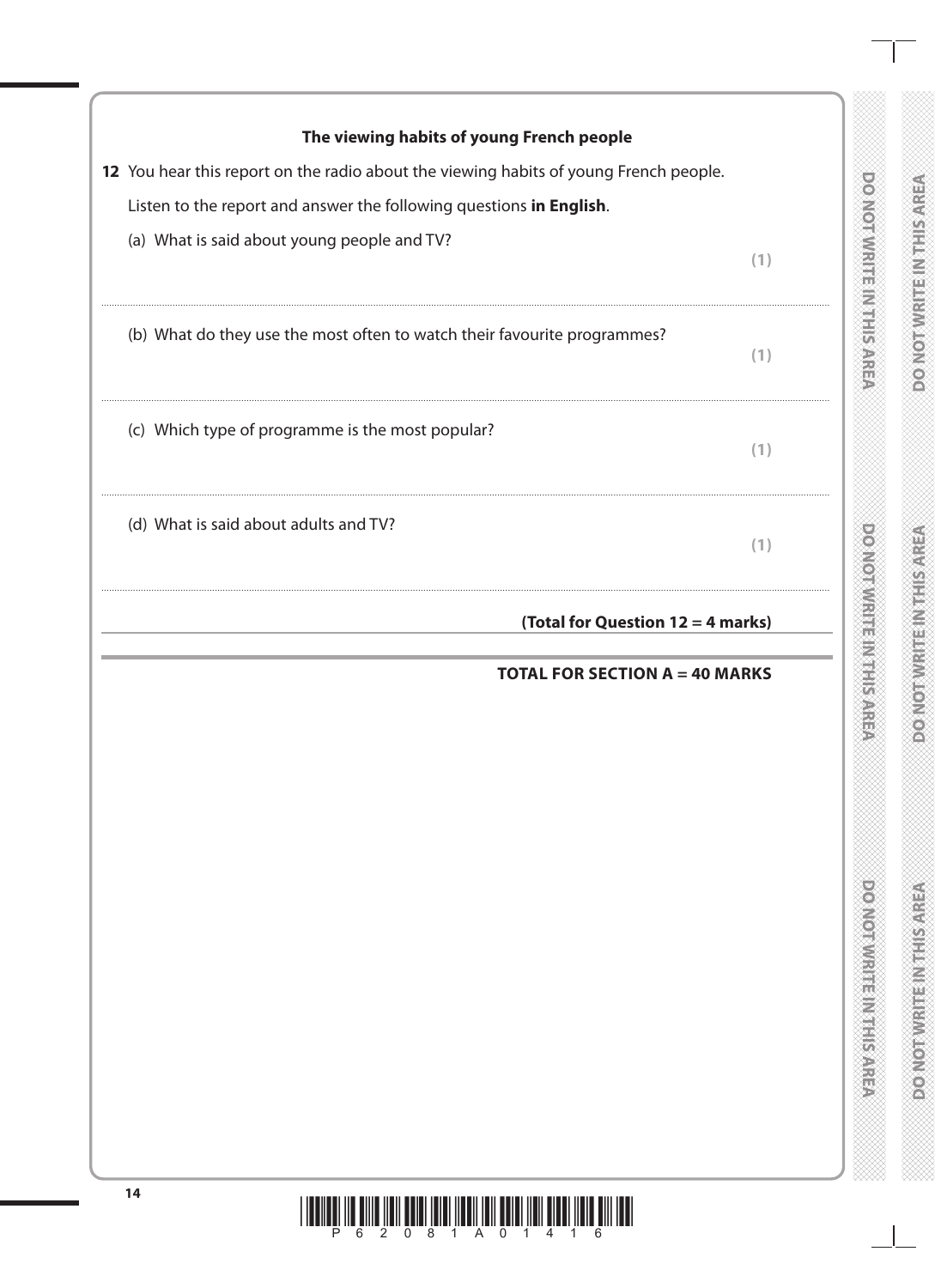#### **SECTION B**

#### **Le travail**

Complète les phrases en choisissant un mot ou des mots dans la case. Il y a des mots que tu n'utiliseras pas.

|     |            | un magasin des enfants  | patiente               | secrétaire                        |  |  |  |
|-----|------------|-------------------------|------------------------|-----------------------------------|--|--|--|
|     | l'étranger |                         | un café internationale | des animaux                       |  |  |  |
|     | timide     | <del>l'université</del> | professeur             | des vieux                         |  |  |  |
|     |            | l'université            |                        |                                   |  |  |  |
|     |            |                         |                        |                                   |  |  |  |
| (1) |            |                         |                        |                                   |  |  |  |
|     |            |                         |                        |                                   |  |  |  |
|     |            |                         |                        |                                   |  |  |  |
|     |            |                         |                        |                                   |  |  |  |
|     |            |                         |                        |                                   |  |  |  |
|     |            |                         |                        | (Total for Question 13 = 5 marks) |  |  |  |